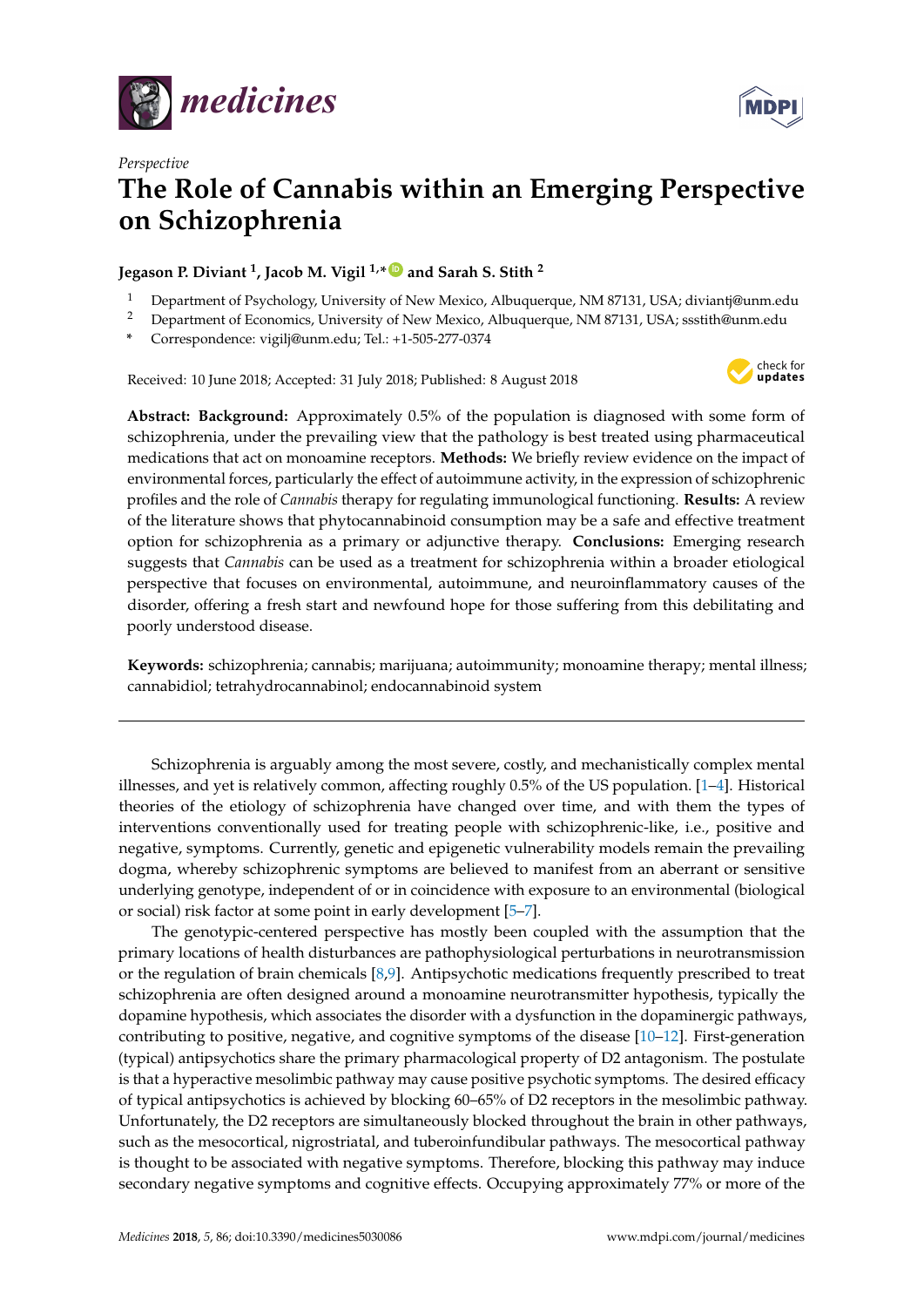D2 receptors in the nigrostriatal pathway may increase the risk of extrapyramidal symptoms, such as dystonia (involuntary muscle contractions), akathisia (restlessness), bradykinesia (slow movements), and tardive dyskinesia. Chronic treatment with typical antipsychotics may result in 70–90% of D2 receptors being occupied [\[13\]](#page-5-7). It is estimated that about 5% of patients that maintain treatment with typical antipsychotics will develop tardive dyskinesia each year, making long-term therapy undesirable. A D2 blockade in the tuberoinfundibular pathway increases the risk for hyperprolactinemia, which may lead to more rapid demineralization of the bones, weight gain, and sexual dysfunction in both men and women. Several typical antipsychotics also block muscarinic  $M_1$  receptors, which may worsen cognitive blunting. Blocking the  $M_1$  receptor may also cause dry mouth, constipation, blurred vision, and urinary retention [\[14,](#page-5-8)[15\]](#page-5-9).

Second-generation (atypical) antipsychotics have a lower affinity for dopamine D2 receptors and greater affinities for other neuroreceptors, such as norepinephrine and serotonin receptors, especially at  $5-\text{HT}_{2A}$ . The risk for neurologic symptoms may be reduced with atypical antipsychotics, but the risk for metabolic problems, including weight gain, dyslipidemia, hypertension, and diabetes, has been observed to be higher, especially in patients treated with Clozapine or Olanzapine [\[13,](#page-5-7)[16,](#page-5-10)[17\]](#page-5-11). Antipsychotic medications, whether typical or atypical, can be toxic, potentially inducing any number of a lengthy list of neurologic, metabolic, and cardiovascular side effects that can ultimately contribute to a significantly decreased quality of life and reduced life expectancies [\[12,](#page-5-6)[18–](#page-5-12)[22\]](#page-5-13). Overall, typical antipsychotics often reduce the severity of positive symptoms, but are generally less effective at addressing negative symptoms [\[23–](#page-5-14)[25\]](#page-5-15). Atypical antipsychotics are often assumed to be more efficacious for treating negative symptoms. However, intolerable side effects still lead to discontinuation of treatment [\[26](#page-6-0)[–28\]](#page-6-1). The Clinical Antipsychotic Trials of Intervention Effectiveness (CATIE) failed to demonstrate that atypical antipsychotics were any more efficacious at treating negative psychotic symptoms than typical antipsychotics [\[16\]](#page-5-10). The Cost Utility of the Latest Antipsychotic Drugs in Schizophrenia Study (CUtLASS 1) failed to show a significant difference in the rates of treatment discontinuation, quality of life, or improvement in psychotic symptoms in comparing typical and atypical antipsychotics [\[29\]](#page-6-2). Common side effects of antipsychotics (e.g., constipation, weight gain, tardive dyskinesia, cardiovascular disturbances, and glucose metabolic dysregulation) can also contribute to the need for additional prescription medications for treating those side effects, resulting in added polypharmaceutical risks to patients [\[30](#page-6-3)[–32\]](#page-6-4).

Perhaps more fundamental to the drawbacks of the antipsychotic medication model for treating schizophrenia is the misapplication of the concept of "reductionism," or the belief that complex mental illnesses, often characterized by unique mental symptoms, including mental intentions (e.g., obsessive beliefs, hypersensitivity to threatening stimuli, and low self-worth) can be reduced to biophysiological mechanisms, i.e., monoamine receptor sites, that function in basic or fundamental ways [\[33\]](#page-6-5). In fact, there is still little evidence and certainly no consensus on the innate biological (physiological or mental) functions of serotonergic, glutamatergic, or dopaminergic activity (up- or down-regulation) in their absolute and isolated forms, irrespective of the seemingly infinite factors, including past experiences and environmental conditions, associated with normative and anomalous mental states. Reductionist proposals of schizophrenia involve hyperactive dopaminergic signal transduction and the use of antidopaminergics as treatment, hyperactive glutamatergic signaling via NMDA receptors and the use of glutamatergics as treatment, and the role of muscarinic acetylcholine receptors and the use of positive allosteric modulators (PAMs) to indirectly regulate dopamine levels in areas of the brain involved in psychosis [\[34–](#page-6-6)[37\]](#page-6-7).

Another problem with antipsychotic pharmaceutical treatments is they are designed to act on particulate sites for treating the breadth of mental, behavioral, morphological and somatic symptoms associated with the diagnosis of schizophrenia [\[12,](#page-5-6)[38\]](#page-6-8). The American Psychiatric Association's criteria for a schizophrenic diagnosis includes only mental and behavioral symptoms: delusions, hallucinations, disorganized speech, grossly disorganized or catatonic behavior, and the presence of negative symptoms, which may include anhedonia, asociality, apathy, and alogia [\[39\]](#page-6-9). Two or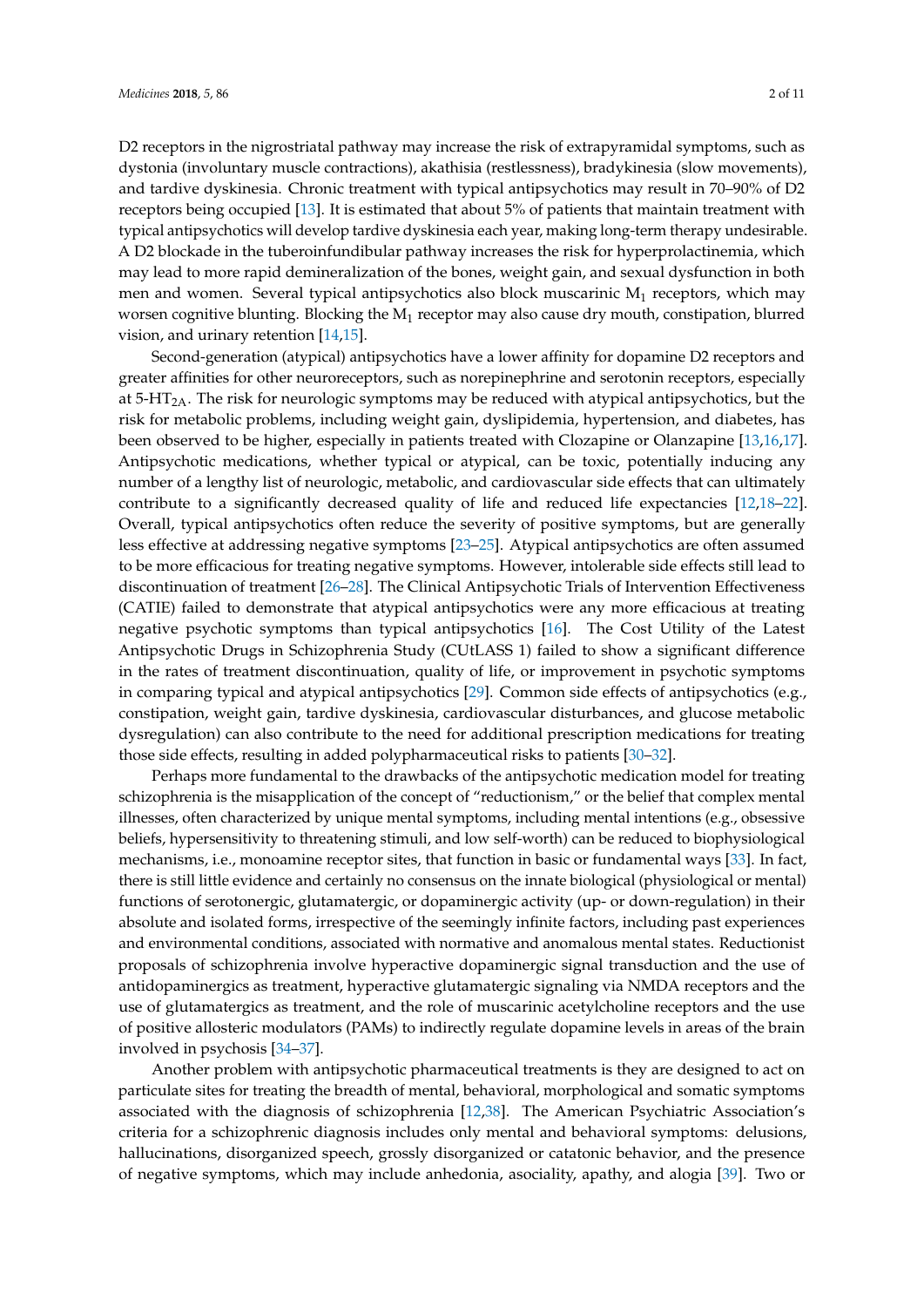more of the presentations must have existed for at least one month along with a few other criteria typically considered in a diagnosis, such as a major impairment in functioning for a significant period of time, signs of the disorder lasting for a continuous period of at least six months, and ruling out schizoaffective, bipolar, or depressive disorder with psychotic features.

However, schizophrenic symptomology also can occur in association with microglia activation and neuroinflammation [\[40](#page-6-10)[–43\]](#page-6-11), which increase permeability of the blood-brain barrier (BBB) [\[44\]](#page-6-12). This allows a wide range of both inorganic and organic toxins to disrupt neurological functioning, creating neuronal antibodies associated with schizophrenic symptomology [\[45](#page-6-13)[–47\]](#page-7-0). Similar neuronal autoantibodies have been shown to arise as an immunological response to various cancers as well [\[48,](#page-7-1)[49\]](#page-7-2). Non-paraneoplastic neural autoantibodies include those associated with hundreds of potential pathogens (e.g., rubella, influenza, *Varicella zoster*, *Candida albicans*, herpes, Lyme disease, *Toxoplasma gondii*, and several types of enteroviruses) that can lead to mental symptoms often described as "schizophrenic" (e.g., hallucinations, unusual involuntary movements) [\[50–](#page-7-3)[52\]](#page-7-4). Additional sources of pathology leading to microglia activation and neuroinflammation may include food sensitivities, gastrointestinal inflammation, intestinal epithelial permeability, intestinal dysbiosis, nutrient deficiencies, environmental toxin exposure, and sleep deprivation, in addition to potential genetic sensitivities to express schizophrenic profiles [\[53–](#page-7-5)[57\]](#page-7-6).

Despite the association between schizophrenic symptomology and neuroinflammation, the DSM-5 focuses primarily on the mental and behavioral clusters of symptoms used in the diagnosis of schizophrenia without including physiological metrics and the many other types of schizophrenic symptoms not well treated with antipsychotics. Moreover, dozens of disorders have symptoms that overlap with schizophrenia, which are rarely evaluated prior to the diagnosis, likely due to the expense of more extensive biological and environmental tests, time, and the limited awareness of differential diagnoses that fall outside of a healthcare provider's area of expertise. Patients diagnosed with schizophrenia often experience chronic immune system activation and high levels of pro-inflammatory cytokines, chemokines, and microglial activation [\[58](#page-7-7)[,59\]](#page-7-8). Anti-inflammatory medications can alleviate symptoms associated with schizophrenia, and antipsychotic drugs are widely known to have anti-inflammatory and immunomodulatory effects [\[60\]](#page-7-9). It may be that a substantial percentage of the population of individuals prescribed antipsychotic medications for schizophrenia experience symptomatic relief primarily for these reasons as opposed to their actions on dopaminergic or serotonergic signaling pathways. Many cases exist in which patients originally diagnosed with schizophrenia were later found to have autoantibodies targeting the brain [\[61\]](#page-7-10). One of the more well-known autoantibodies targets the N-methyl-D-aspartate receptor. A recent study [\[62\]](#page-7-11) among 121 patients with a schizophrenia diagnosis found evidence of NMDA-R antibodies in approximately 10% of the patients. While these autoantibodies may also be present in healthy populations, the prevalence was significantly higher in the population initially diagnosed with schizophrenia. Two of the patients from the study were later reclassified as having misdiagnosed NMDA-R encephalitis.

In light of the myriad psychophysiological characteristics that can accompany a schizophrenia diagnosis, perhaps greater emphasis should be directed toward interventions that operate on a systemic level rather than targeting isolated neurotransmitters. One treatment option that appears to have potential for regulating basic psychophysiological functioning is the *Cannabis* plant. Only relatively recently has the medical community begun to slowly warm to the idea that such historically high proportions of cannabis consumption among people with schizophrenia may reflect self-medication rather than recreational use of the plant [\[63](#page-7-12)[,64\]](#page-7-13). Whereas cannabis was once often and sometimes still is described as a component cause of schizophrenia [\[65,](#page-7-14)[66\]](#page-7-15), several studies now suggest the use of medical cannabis as an effective therapy for schizophrenia [\[67](#page-8-0)[,68\]](#page-8-1). According to the endocannabinoid deficiency theory, many mental and physical health disturbances result from a dysregulation of the body's innate endocannabinoid system (ECS) [\[69](#page-8-2)[–72\]](#page-8-3), often described as a master network of chemical signals that promote somatic and psychological homeostasis or psychobiological state-efficiency [\[73–](#page-8-4)[75\]](#page-8-5). The ECS consists of natural ligands (e.g., anandamide and 2-AG) and receptors (CB<sub>1</sub> and CB<sub>2</sub>) that appear to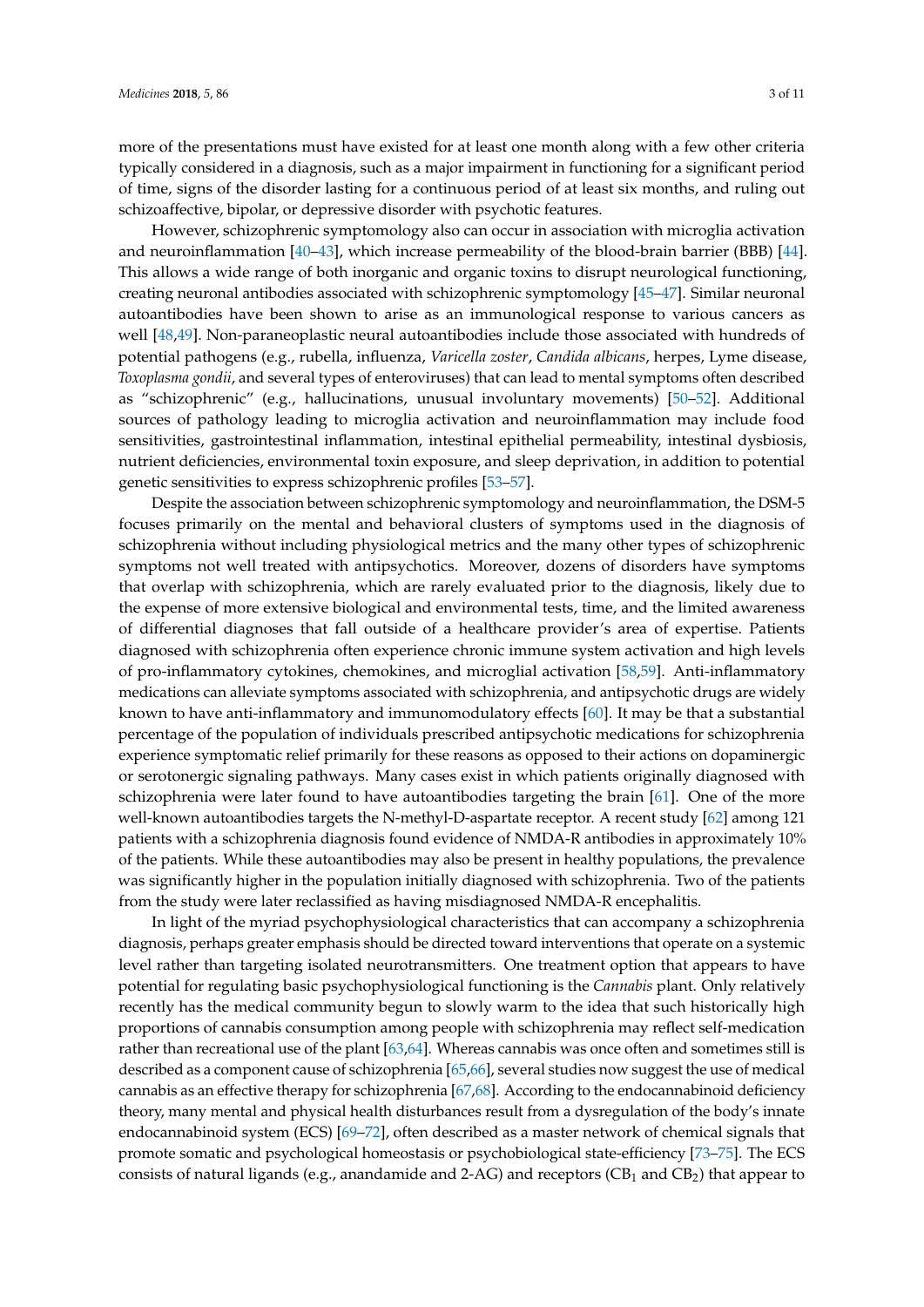play a major role in efficient regulation of systems that include sleep, feeding (e.g., gut permeability and adipogenesis), libido and fertility, pain perception, motivation, happiness, anxiety, learning and memory, social functioning, and cancer pathophysiology [\[70](#page-8-6)[,76](#page-8-7)[–82\]](#page-8-8).

Many symptoms either directly associated with schizophrenia or that exacerbate psychosis might be alleviated by focusing on clinical endocannabinoid deficiencies. Interestingly, an elevation of anandamide levels in cerebrospinal fluid inversely correlates with psychotic symptoms [\[83,](#page-8-9)[84\]](#page-8-10). One possibility is that anandamide may be released by the body in response to psychotic symptoms [\[85\]](#page-8-11). As such, *Cannabis* may be an effective and more tolerable treatment option for schizophrenia than conventional antipsychotic therapies because of its ability to regulate homeostasis via the ECS [\[84\]](#page-8-10). Studies involving experimental autoimmune encephalomyelitis (EAE) in mice have shown that during periods of CNS autoimmune inflammation, microglial cells become activated, proliferate, and localize to sites of inflammation  $[86,87]$  $[86,87]$ . CB<sub>2</sub> receptors are mainly expressed in cells of the immune system [\[88\]](#page-8-14) and become up-regulated on the microglial cells and other immune cells in the CNS during EAE [\[89,](#page-9-0)[90\]](#page-9-1). Deletion of  $CB_1$  and  $CB_2$  receptors in animals has been shown to cause an exacerbated inflammatory phenotype in several models, due to an up-regulation of immune cell activity [\[91\]](#page-9-2). Notably, cannabidiol (CBD) treatment has been observed to act as an immunosuppressant and slow the progression of inflammation in animal and human studies [\[92–](#page-9-3)[94\]](#page-9-4). Inflammation and oxidative stress are closely interconnected processes reinforcing each other [\[95\]](#page-9-5). In support of this notion, alterations in inflammatory, but also oxidative markers have been consistently detected in postmortem brain tissues, living patients, and translational animal studies [\[96–](#page-9-6)[98\]](#page-9-7). Cellular redox homeostasis is modulated by the ECS [\[99\]](#page-9-8), and cannabis administration in mice has been shown to modulate oxidative generation  $[100,101]$  $[100,101]$ , a finding that led to the suggestion that CB<sub>2</sub> receptors are potential target sites for Alzheimer's disease [\[102,](#page-9-11)[103\]](#page-9-12).

In a recent placebo-controlled trial among schizophrenics [\[104\]](#page-9-13), CBD treatment was shown to affect positive psychotic symptoms over and above the effect of a patient's antipsychotic treatment. The researchers proposed several mechanisms of action within the ECS that may be responsible for the alleviation of positive psychotic symptoms: inhibition of fatty acid amide hydrolase (FAAH), inhibition of adenosine reuptake, TRPV1 and  $5-HT<sub>1A</sub>$  receptor agonism, and D2 high partial agonism. Further, the study indicated a favorable tolerability profile in the CBD group [\[104\]](#page-9-13). This is very meaningful given the many serious adverse effects of antipsychotics, effects long known to contribute to poorer health and wellbeing and reduced patient adherence.

Several studies have attempted to associate cannabis use with an increase in psychotic symptoms. It has been proposed that cannabis may influence N-methyl-D-aspartate receptors and cause NMDAR hypofunction [\[105\]](#page-9-14). A study from the University of Melbourne in Australia has also shown that distinctions in the cannabinoid system of the brain may be involved in the pathology of schizophrenia, including changes in  $CB_1$  receptors in the dorsolateral prefrontal cortex  $[106]$ . Another case study from the London Health Sciences Center concluded that a 38-year-old schizophrenic patient experienced a 20% decrease in striatal dopamine D2 receptor activity, suggesting that there was increased synaptic dopaminergic activity [\[107\]](#page-9-16). A major limitation in this study, and for other studies correlating cannabis consumption with schizophrenia, is that there was no mention of the cannabinoid profile within the strains of cannabis being used. These associations between cannabis use and the worsening of psychotic symptoms would appear to be primarily with tetrahydrocannabinol ( $\Delta^9$ -THC), the main psychoactive component in cannabis, which acts as a partial agonist at the  $CB<sub>1</sub>$  and  $CB<sub>2</sub>$  receptors. Indeed, there are data to support that THC exerts effects on the dopamine system and that it causes region-specific increases in dopamine release and nerve activity [\[108\]](#page-9-17). One possibility is that schizophrenic patients may tend to self-medicate with cannabis to treat negative symptoms and possibly overcome the effects of D2 blockade associated with antipsychotics.

There are several studies indicating that CBD could block the temporary symptoms of psychosis exacerbated by THC. In one study, acute administration of THC modulated striatal and amygdala activation and its effects correlated with psychotic and anxiety symptoms, but CBD had an opposite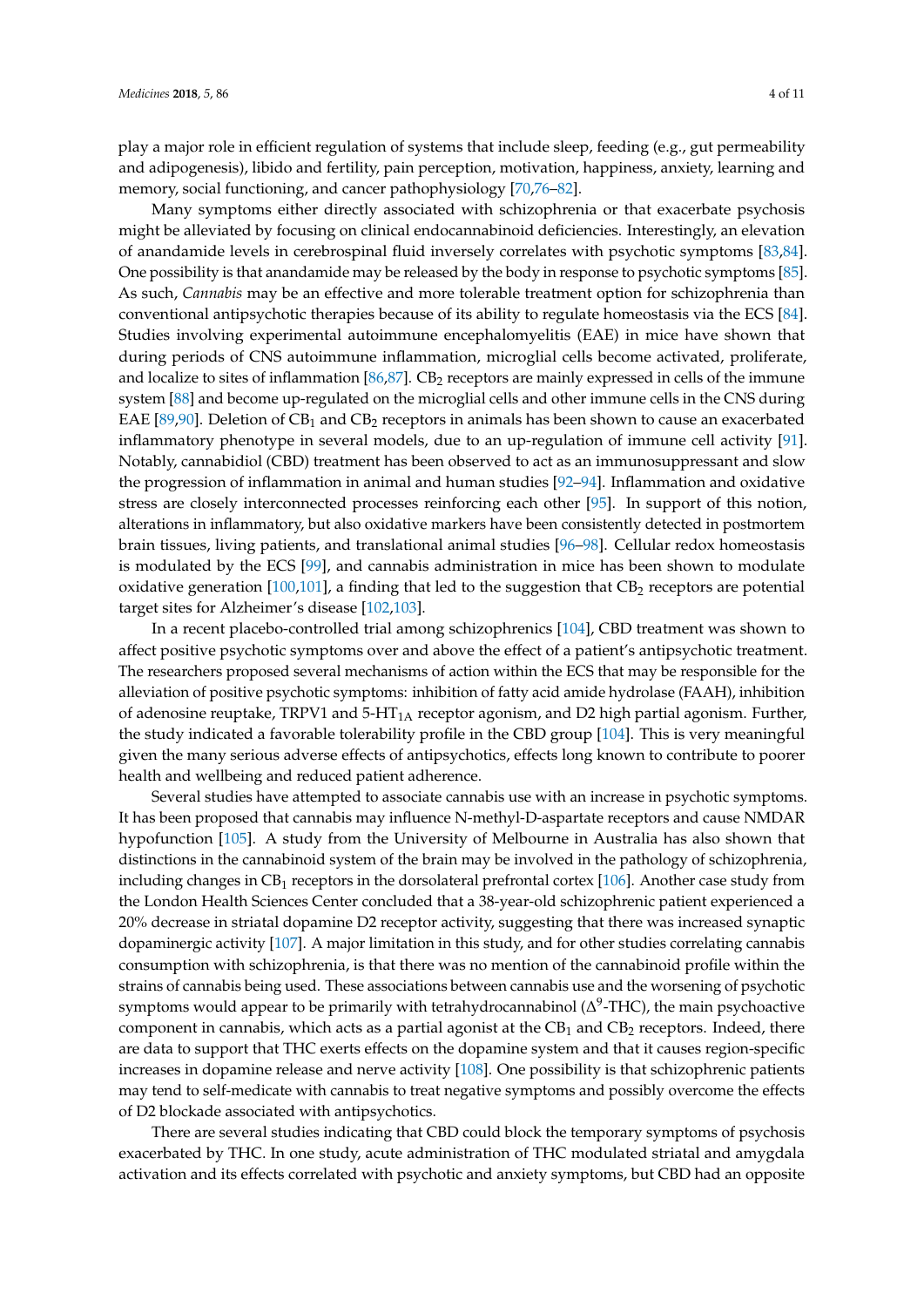effect on neural activation in these regions, adding to an already robust body of evidence supporting the hypothesis that combined administration of CBD and THC result in reduced paranoia [\[109\]](#page-9-18). In another study among 88 patients diagnosed with schizophrenia, patients were randomized to receive either CBD or a placebo alongside their existing antipsychotic medication. After six weeks of treatment, compared to the placebo group, the CBD group had lower levels of positive psychotic symptoms and greater improvements in cognitive performance. The CBD was well tolerated, and rates of adverse events were similar between the two groups, suggesting that CBD may be a useful adjunctive therapy in schizophrenia, especially considering that its mechanism of action does not depend upon dopamine receptor antagonism [\[104\]](#page-9-13). Because CBD has no significant affinity at  $CB<sub>1</sub>$  and  $CB<sub>2</sub>$  receptors, it is generally believed that CBD may function as a non-competitive negative allosteric modulator of the CB<sub>1</sub> receptor [\[110\]](#page-10-0) and as an indirect antagonist of CB<sub>1</sub> and CB<sub>2</sub> receptors more generally [\[93,](#page-9-19)[111\]](#page-10-1). Proposed mechanisms for how CBD may reduce inflammation associated with psychosis include: moderately blocking FAAH, thereby inhibiting breakdown of anandamide; breaking down other ethanolamides that are a part of the endocannabinoid system, such as palmitoylethanolamide (PEA) and docosatetraenoylethanolamide (DEA), and blocking anandamide transporters that compete with fatty acid-binding proteins (FABPs) [\[112](#page-10-2)[–114\]](#page-10-3). Unfortunately, due to cannabis' continued Schedule I status and associated barriers to conducting medical cannabis research [\[115\]](#page-10-4), no practical, naturalistic investigations have been completed on how patient-managed phytocannabinoid consumption immediately affects schizophrenic symptoms in real-time.

In conclusion, sustained states of inflammation in the gut and brain may be caused by genetic, neurological, autoimmune, endocrine, oncological, pharmacological, nutritional, and other environmental factors, including stress, sleep deprivation, heavy metal toxicity, phasic and chronic infection(s), intestinal dysbiosis, and low-grade sensitivities to foods, pollutants, teratogens, and chemicals [\[2,](#page-4-1)[116\]](#page-10-5). Given the association between inflammation, microglial activation, and schizophrenic symptomology, it may be that a significant number of cases of schizophrenia arise from autoantibodies targeting the CNS [\[61,](#page-7-10)[62\]](#page-7-11). While a variety of triggers likely contribute to psychosis, inflammation and CNS immune system activation are almost always present. A review of the literature suggests that CBD in particular may be a safe and effective treatment option for schizophrenia as a primary or adjunctive therapy, supporting both inflammatory causes of schizophrenia and the potential importance of targeting the ECS in treating this poorly understood disease rather than ill-tolerated antipsychotics with debilitating side effects.

**Author Contributions:** J.P.D. and J.M.V. conceived the article and first drafted the manuscript. S.S.S. helped write the final version of the manuscript. All authors contributed substantially to its intellectual content and revision.

**Funding:** This research received no external funding.

**Acknowledgments:** We thank all the donors to the University of New Mexico Medical Cannabis Research Fund (mcrf.unm.edu) for making reports like this possible. We also thank the anonymous Reviewers for greatly helping us improve the article.

**Conflicts of Interest:** The authors are associated with the University of New Mexico Medical Cannabis Research Fund, which was designed to support the costs of research and to investigate the safety and effectiveness of medical cannabis. The authors report no other conflicts of interests.

## **References**

- <span id="page-4-0"></span>1. Bartels, S.J.; Clark, R.E.; Peacock, W.J.; Dums, A.R.; Pratt, S.I. Medicare and Medicaid costs for schizophrenia patients by age cohort compared with costs for depression, dementia, and medically ill patients. *Am. J. Geriatr. Psychiatry* **2003**, *11*, 648–657. [\[CrossRef\]](http://dx.doi.org/10.1097/00019442-200311000-00009) [\[PubMed\]](http://www.ncbi.nlm.nih.gov/pubmed/14609805)
- <span id="page-4-1"></span>2. Messias, E.; Chen, C.-Y.; Eaton, W.W. Epidemiology of schizophrenia: Review of findings and myths. *Psychiatr. Clin. N. Am.* **2007**, *30*, 323–338. [\[CrossRef\]](http://dx.doi.org/10.1016/j.psc.2007.04.007) [\[PubMed\]](http://www.ncbi.nlm.nih.gov/pubmed/17720026)
- 3. Saha, S.; Chant, D.; Welham, J.; McGrath, J. A Systematic Review of the Prevalence of Schizophrenia. *PLoS Med.* **2005**, *2*, e141. [\[CrossRef\]](http://dx.doi.org/10.1371/journal.pmed.0020141) [\[PubMed\]](http://www.ncbi.nlm.nih.gov/pubmed/15916472)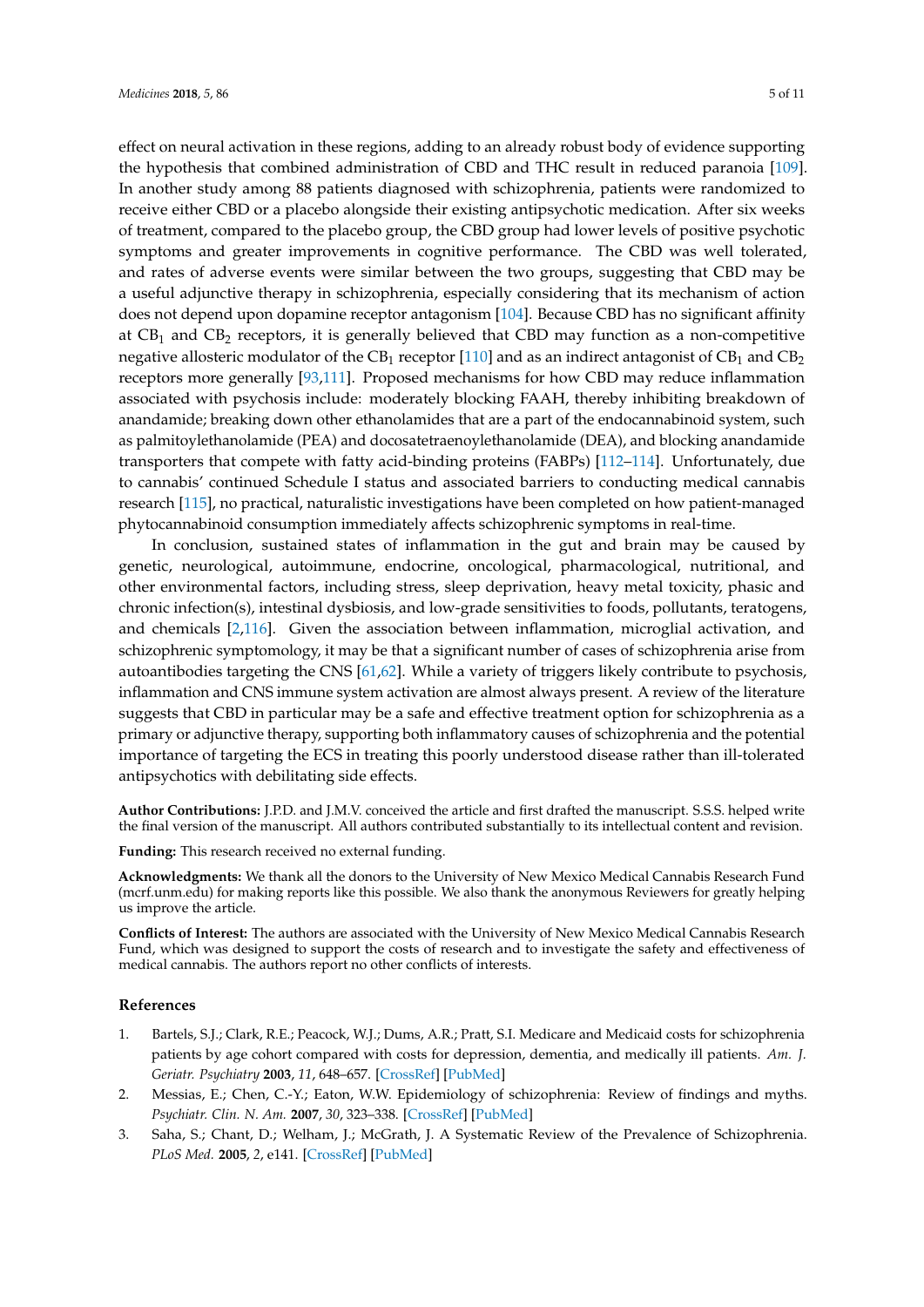- <span id="page-5-0"></span>4. Desai, P.R.; Lawson, K.A.; Barner, J.C.; Rascati, K.L. Estimating the direct and indirect costs for community-dwelling patients with schizophrenia. *J. Pharm. Health Serv. Res.* **2013**, *4*, 187–194. [\[CrossRef\]](http://dx.doi.org/10.1111/jphs.12027)
- <span id="page-5-1"></span>5. Alam, R.; Abdolmaleky, H.M.; Zhou, J.-R. Microbiome, inflammation, epigenetic alterations, and mental diseases. *Am. J. Med. Genet. Part B* **2017**, *174B*, 651–660. [\[CrossRef\]](http://dx.doi.org/10.1002/ajmg.b.32567) [\[PubMed\]](http://www.ncbi.nlm.nih.gov/pubmed/28691768)
- 6. Brown, A.S.; Lau, F.S. A review of the epidemiology of schizophrenia. In *Modeling the Psychopathological Dimensions of Schizophrenia: From molecules to behavior*; Pletnikov, M.V., Waddington, J.L., Eds.; Elsevier Academic Press: San Diego, CA, USA, 2016; pp. 17–30.
- <span id="page-5-2"></span>7. Roth, T.L.; Lubin, F.D.; Sodhi, M.; Kleinman, J.E. Epigenetic mechanisms in schizophrenia. *Biochim. Biophys. Acta* **2009**, *1790*, 869–877. [\[CrossRef\]](http://dx.doi.org/10.1016/j.bbagen.2009.06.009) [\[PubMed\]](http://www.ncbi.nlm.nih.gov/pubmed/19559755)
- <span id="page-5-3"></span>8. Buchanan, R.W.; Weiner, E.; Kelly, D.L.; Gold, J.M.; Keller, W.R.; Waltz, J.A.; McMahon, R.P.; Gorelick, D.A. Rasagiline in the Treatment of the Persistent Negative Symptoms of Schizophrenia. *Schizophr. Bull.* **2015**, *41*, 900–908. [\[CrossRef\]](http://dx.doi.org/10.1093/schbul/sbu151) [\[PubMed\]](http://www.ncbi.nlm.nih.gov/pubmed/25368372)
- <span id="page-5-4"></span>9. Watanabe, K.; Miura, I.; Kanno-Nozaki, K.; Horikoshi, S.; Mashiko, H.; Niwa, S.; Yabe, H. Associations between five-factor model of the Positive and Negative Syndrome Scale and plasma levels of monoamine metabolite in patients with schizophrenia. *Psychiatry Res.* **2015**, *23*, 419–423. [\[CrossRef\]](http://dx.doi.org/10.1016/j.psychres.2015.09.030) [\[PubMed\]](http://www.ncbi.nlm.nih.gov/pubmed/26416588)
- <span id="page-5-5"></span>10. Delgado, P.L. Depression: The case for a monoamine deficiency. *J. Clin. Psychiatry* **2000**, *61*, 7–11. [\[PubMed\]](http://www.ncbi.nlm.nih.gov/pubmed/10775018)
- 11. Hirvonen, J.; Hietala, J. Dopamine receptor imaging in schizophrenia: Focus on genetic vulnerability. In *Imaging of the Human Brain in Health and Disease*; Seeman, P., Madras, B., Eds.; Elsevier Academic Press: San Diego, CA, USA, 2014; pp. 341–360.
- <span id="page-5-6"></span>12. Ng, J.; Papandreou, A.; Heales, S.; Kurian, M. Monoamine neurotransmitter disorders—Clinical advances and future perspectives. *Nat. Rev. Neurology* **2015**, *11*, 567–584. [\[CrossRef\]](http://dx.doi.org/10.1038/nrneurol.2015.172) [\[PubMed\]](http://www.ncbi.nlm.nih.gov/pubmed/26392380)
- <span id="page-5-7"></span>13. Tahir, R. Metabolic Effects of Atypical Antipsychotics. 19 November 2007. Available online: [https://www.](https://www.uspharmacist.com/article/metabolic-effects-of-atypical-antipsychotics) [uspharmacist.com/article/metabolic-effects-of-atypical-antipsychotics](https://www.uspharmacist.com/article/metabolic-effects-of-atypical-antipsychotics) (accessed on 30 June 2018).
- <span id="page-5-8"></span>14. Guzmán, F. First-generation Antipsychotics: An Introduction. 9 November 2016. Available online: [https://](https://psychopharmacologyinstitute.com/antipsychotics/first-generation-antipsychotics/) [psychopharmacologyinstitute.com/antipsychotics/first-generation-antipsychotics/](https://psychopharmacologyinstitute.com/antipsychotics/first-generation-antipsychotics/) (accessed on 29 June 2018).
- <span id="page-5-9"></span>15. Stahl, S.M. *Stahl's Essential Psychopharmacology: Neuroscientific Basis and Practical Applications*, 3rd ed.; Cambridge University Press: New York, NY, USA, 2008.
- <span id="page-5-10"></span>16. Lieberman, J.A.; Stroup, T.S.; McEvoy, J.P.; Swartz, M.S.; Rosenheck, R.A.; Perkins, D.O.; Keefe, R.S.E.; Davis, S.M.; Davis, C.E.; Lebowitz, B.D.; et al. Effectiveness of antipsychotic drugs in patients with chronic schizophrenia. *N. Engl. J. Med.* **2005**, *12*, 1209. [\[CrossRef\]](http://dx.doi.org/10.1056/NEJMoa051688) [\[PubMed\]](http://www.ncbi.nlm.nih.gov/pubmed/16172203)
- <span id="page-5-11"></span>17. Rodriguez, A.P.; Tajima-Pozo, K.; Lewczuk, A.; Montañes-Rada, F. Atypical antipsychotics and metabolic syndrome. *Cardiovasc. Endocrinol.* **2015**, *4*, 132. [\[CrossRef\]](http://dx.doi.org/10.1097/XCE.0000000000000063)
- <span id="page-5-12"></span>18. Browne, S.; Roe, M.; Lane, A.; Gervin, M.; Dooher, M.; Kinsella, A.; Larkin, C.; O'Callaghan, E. Quality of life in schizophrenia: Relationship to sociodemographic factors, symptomatology and tardive dyskinesia. *Acta Psychiatr. Scand.* **1996**, *94*, 118–124. [\[CrossRef\]](http://dx.doi.org/10.1111/j.1600-0447.1996.tb09835.x) [\[PubMed\]](http://www.ncbi.nlm.nih.gov/pubmed/8883573)
- 19. Chong, S.; Tay, J.A.; Subramaniam, M.; Pek, E.; Machin, D. Mortality rates among patients with schizophrenia and tardive dyskinesia. *J. Clin. Psychopharmacol.* **2009**, *29*, 5–8. [\[CrossRef\]](http://dx.doi.org/10.1097/JCP.0b013e3181929f94) [\[PubMed\]](http://www.ncbi.nlm.nih.gov/pubmed/19142099)
- 20. Dean, C.; Thuras, P. Mortality and tardive dyskinesia: Long-term study using the US National Death Index. *Br. J. Psychiatry* **2009**, *194*, 360–364. [\[CrossRef\]](http://dx.doi.org/10.1192/bjp.bp.108.049395) [\[PubMed\]](http://www.ncbi.nlm.nih.gov/pubmed/19336789)
- 21. Minns, A.B.; Clark, R.F. Toxicology and overdose of atypical antipsychotics. *J. Emerg. Med.* **2012**, *43*, 906–913. [\[CrossRef\]](http://dx.doi.org/10.1016/j.jemermed.2012.03.002) [\[PubMed\]](http://www.ncbi.nlm.nih.gov/pubmed/22555052)
- <span id="page-5-13"></span>22. West, S.; Rowbotham, D.; Xiong, G.; Kenedi, C. Clozapine induced gastrointestinal hypomotility: A potentially life threatening adverse event. A review of the literature. *Gen. Hosp. Psychiatry* **2017**, *46*, 32–37. [\[CrossRef\]](http://dx.doi.org/10.1016/j.genhosppsych.2017.02.004) [\[PubMed\]](http://www.ncbi.nlm.nih.gov/pubmed/28622812)
- <span id="page-5-14"></span>23. Correll, C.U.; Rubio, J.M.; Inczedy-Farkas, G.; Birnbaum, M.L.; Kane, J.M.; Leucht, S. Efficacy of 42 pharmacologic cotreatment strategies added to antipsychotic monotherapy in schizophrenia. Systematic overview and quality appraisal of the meta-analytic evidence. *JAMA Psychiatry* **2017**, *74*, 675–684. [\[CrossRef\]](http://dx.doi.org/10.1001/jamapsychiatry.2017.0624) [\[PubMed\]](http://www.ncbi.nlm.nih.gov/pubmed/28514486)
- 24. Goff, D.C.; Falkai, P.; Fleischhacker, W.W.; Girgis, R.R.; Kahn, R.M.; Uchida, H.; Zhao, J.; Lieberman, J.A. The long-term effects of antipsychotic medication on clinical course in schizophrenia. *Am. J. Psychiatry* **2017**, *174*, 840–849. [\[CrossRef\]](http://dx.doi.org/10.1176/appi.ajp.2017.16091016) [\[PubMed\]](http://www.ncbi.nlm.nih.gov/pubmed/28472900)
- <span id="page-5-15"></span>25. Leucht, S.; Corves, C.; Arbter, D.; Engel, R.R.; Li, C.; Davis, J.M. Second-generation versus first-generation antipsychotic drugs for schizophrenia: A meta-analysis. *Lancet* **2008**, *373*, 31–41. [\[CrossRef\]](http://dx.doi.org/10.1016/S0140-6736(08)61764-X)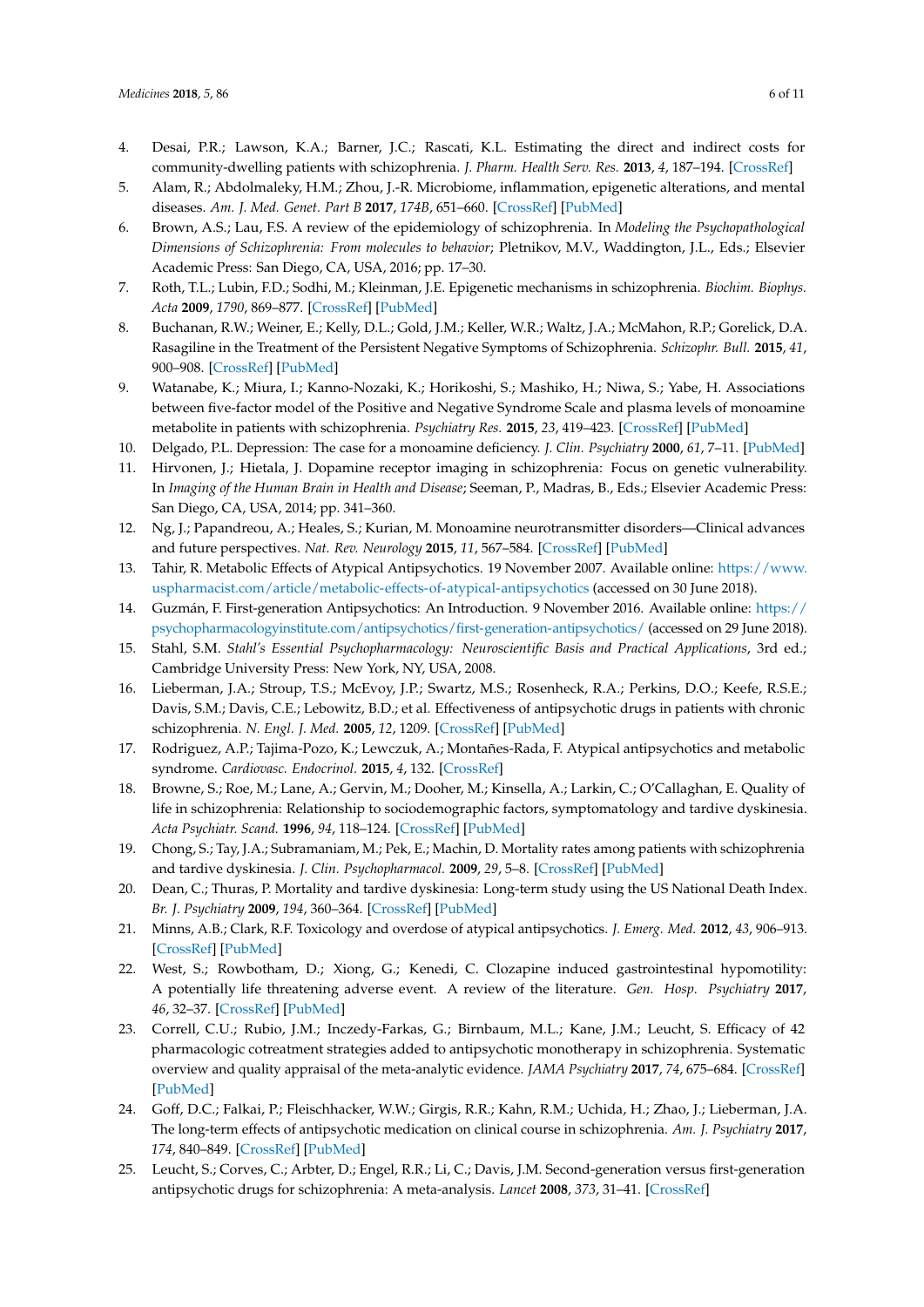- <span id="page-6-0"></span>26. Andrade, C.C. Antipsychotic drugs in schizophrenia: Relative effects in patients with and without treatment resistance. *J. Clin. Psychiatry* **2016**, *77*, e1656–e1660. [\[CrossRef\]](http://dx.doi.org/10.4088/JCP.16f11328) [\[PubMed\]](http://www.ncbi.nlm.nih.gov/pubmed/28086018)
- 27. Lieberman, J. Effectiveness of Antipsychotic Drugs in Patients with Chronic Schizophrenia. *NEJM* **2005**, *353*, 1209–1223. [\[CrossRef\]](http://dx.doi.org/10.1056/NEJMoa051688) [\[PubMed\]](http://www.ncbi.nlm.nih.gov/pubmed/16172203)
- <span id="page-6-1"></span>28. Tonin, F.S.; Piazza, T.; Wiens, A.; Fernandez-Llimos, F.; Pontarolo, R. Adverse events and treatment failure leading to discontinuation of recently approved antipsychotic drugs in schizophrenia: A network meta-analysis. *Schizophr. Res.* **2015**, *169*, 483–485. [\[CrossRef\]](http://dx.doi.org/10.1016/j.schres.2015.09.019) [\[PubMed\]](http://www.ncbi.nlm.nih.gov/pubmed/26516102)
- <span id="page-6-2"></span>29. Jones, P.B.; Barnes, T.R.E.; Davies, L.; Dunn, G.; Lloyd, H.; Hayhurst, K.P.; Murray, R.M.; Markwick, A.; Lewis, S.W. Randomized controlled trial of the effect on quality of life of second- vs first-generation antipsychotic drugs in schizophrenia. *Arch. Gen. Psychiatry* **2006**, *63*, 1079–1087. [\[CrossRef\]](http://dx.doi.org/10.1001/archpsyc.63.10.1079) [\[PubMed\]](http://www.ncbi.nlm.nih.gov/pubmed/17015810)
- <span id="page-6-3"></span>30. Correll, C.U.; Kane, J.M.; Citrome, L. Epidemiology, Prevention, and Assessment of Tardive Dyskinesia and Advances in Treatment: (Academic Highlights). *J. Clin. Psychiatry* **2017**, *78*, 1136–1147. [\[CrossRef\]](http://dx.doi.org/10.4088/JCP.tv17016ah4c) [\[PubMed\]](http://www.ncbi.nlm.nih.gov/pubmed/29022654)
- 31. Takeuchi, H.; Suzuki, T.; Remington, G.; Uchida, H. Antipsychotic polypharmacy and corrected QT interval: A systematic review. *Can. J. Psychiatry* **2015**, *60*, 215–222. [\[CrossRef\]](http://dx.doi.org/10.1177/070674371506000503) [\[PubMed\]](http://www.ncbi.nlm.nih.gov/pubmed/26174525)
- <span id="page-6-4"></span>32. Zhang, Y.; Liu, Y.; Su, Y.; You, Y.; Ma, Y.; Yang, G.; Song, Y.; Liu, X.; Wang, M.; Zhang, L.; et al. The metabolic side effects of 12 antipsychotic drugs used for the treatment of schizophrenia on glucose: A network meta-analysis. *BMC Psychiatry* **2017**, *17*, 373. [\[CrossRef\]](http://dx.doi.org/10.1186/s12888-017-1539-0) [\[PubMed\]](http://www.ncbi.nlm.nih.gov/pubmed/29162032)
- <span id="page-6-5"></span>33. Borsboom, D.; Cramer, A.; Kalis, A. Brain disorders? Not really . . . Why network structures block reductionism in psychopathology research. *Behav. Brain Sci.* **2018**, *24*, 1–54. [\[CrossRef\]](http://dx.doi.org/10.1017/S0140525X17002266) [\[PubMed\]](http://www.ncbi.nlm.nih.gov/pubmed/29361992)
- <span id="page-6-6"></span>34. Boyd, K.N.; Mailman, R.B. Dopamine receptor signaling and current and future antipsychotic drugs. *Handb. Exp. Pharmacol.* **2012**, *212*, 53–86.
- 35. Foster, D.J.; Jones, C.K.; Conn, P.J. Emerging approaches for treatment of schizophrenia: Modulation of cholinergic signaling. *Discov. Med.* **2012**, *14*, 413–420. [\[PubMed\]](http://www.ncbi.nlm.nih.gov/pubmed/23272693)
- 36. Melancon, B.J.; Tarr, J.C.; Panarese, J.D.; Wood, M.R.; Lindsley, C.W. Allosteric modulation of the M<sup>1</sup> muscarinic acetylcholine receptor: Improving cognition and a potential treatment for schizophrenia and Alzheimer's disease. *Drug Discov. Today* **2013**, *18*, 1185–1199. [\[CrossRef\]](http://dx.doi.org/10.1016/j.drudis.2013.09.005) [\[PubMed\]](http://www.ncbi.nlm.nih.gov/pubmed/24051397)
- <span id="page-6-7"></span>37. Menniti, F.S.; Lindsley, C.W.; Conn, P.J.; Pandit, J.; Zagouras, P.; Volkmann, R.A. Allosteric modulators for the treatment of schizophrenia: Targeting glutamatergic networks. *Curr. Top. Med. Chem.* **2013**, *13*, 26–54. [\[CrossRef\]](http://dx.doi.org/10.2174/1568026611313010005) [\[PubMed\]](http://www.ncbi.nlm.nih.gov/pubmed/23409764)
- <span id="page-6-8"></span>38. Suddath, R.L.; Christison, G.W.; Torrey, E.F.; Casanova, M.; Weinberger, D.R. Anatomical abnormalities in the brains of monozygotic twins discordant for schizophrenia. *N. Engl. J. Med.* **1990**, *322*, 789–794. [\[CrossRef\]](http://dx.doi.org/10.1056/NEJM199003223221201) [\[PubMed\]](http://www.ncbi.nlm.nih.gov/pubmed/2308615)
- <span id="page-6-9"></span>39. American Psychiatric Association. *Diagnostic and Statistical Manual of Mental Disorders*, 5th ed.; American Psychiatric Publishing: Washington, DC, USA, 2013; pp. 99–105.
- <span id="page-6-10"></span>40. Monji, A.; Kato, T.A.; Mizoguchi, Y.; Horikawa, H.; Seki, Y.; Kasai, M.; Yamada, S.; Kanba, S. Neuroinflammation in schizophrenia especially focused on the role of microglia. *Progr. Neuropsychopharmacol. Biol. Psychiatry* **2013**, *42*, 115–121. [\[CrossRef\]](http://dx.doi.org/10.1016/j.pnpbp.2011.12.002) [\[PubMed\]](http://www.ncbi.nlm.nih.gov/pubmed/22192886)
- 41. Aricioglu, F.; Ozkartal, C.S.; Unal, G.; Dursun, S.; Cetin, M.; Mueller, N. Neuroinflammation in schizophrenia: A critical review and the future. *Bull. Clin. Psychopharmacol.* **2016**, *26*, 429–437. [\[CrossRef\]](http://dx.doi.org/10.5455/bcp.20161123044657)
- 42. Müller, N.; Weidinger, E.; Leitner, B.; Schwarz, M.J. The role of inflammation in schizophrenia. *Front. Neurosci.* **2015**, *9*, 372. [\[CrossRef\]](http://dx.doi.org/10.3389/fnins.2015.00372) [\[PubMed\]](http://www.ncbi.nlm.nih.gov/pubmed/26539073)
- <span id="page-6-11"></span>43. Trépanier, M.O.; Hopperton, K.E.; Mizrahi, R.; Mechawar, N.; Bazinet, R.P. Postmortem evidence of cerebral inflammation in schizophrenia: A systematic review. *Mol. Psychiatry* **2016**, *21*, 1009–1026. [\[CrossRef\]](http://dx.doi.org/10.1038/mp.2016.90) [\[PubMed\]](http://www.ncbi.nlm.nih.gov/pubmed/27271499)
- <span id="page-6-12"></span>44. Da Fonseca, A.C.C.; Matias, D.; Garcia, C.; Amaral, R.; Geraldo, L.H.; Freitas, C.; Lima, F.R.S. The impact of microglial activation on blood-brain barrier in brain diseases. *Front. Cell Neurosci.* **2014**, *8*, 362. [\[CrossRef\]](http://dx.doi.org/10.3389/fncel.2014.00362) [\[PubMed\]](http://www.ncbi.nlm.nih.gov/pubmed/25404894)
- <span id="page-6-13"></span>45. Schoknecht, K.; Shalev, H. Blood–brain barrier dysfunction in brain diseases: Clinical experience. *Epilepsia* **2012**, *53*, 7–13. [\[CrossRef\]](http://dx.doi.org/10.1111/j.1528-1167.2012.03697.x) [\[PubMed\]](http://www.ncbi.nlm.nih.gov/pubmed/23134490)
- 46. Steiner, J.; Bogerts, B.; Sarnyai, Z.; Walter, M.; Gos, T.; Bernstein, H.G.; Myint, A.M. Bridging the gap between the immune and glutamate hypotheses of schizophrenia and major depression: Potential role of glial NMDA receptor modulators and impaired blood–brain barrier integrity. *World J. Biol. Psychiatry* **2012**, *13*, 482–492. [\[CrossRef\]](http://dx.doi.org/10.3109/15622975.2011.583941) [\[PubMed\]](http://www.ncbi.nlm.nih.gov/pubmed/21707463)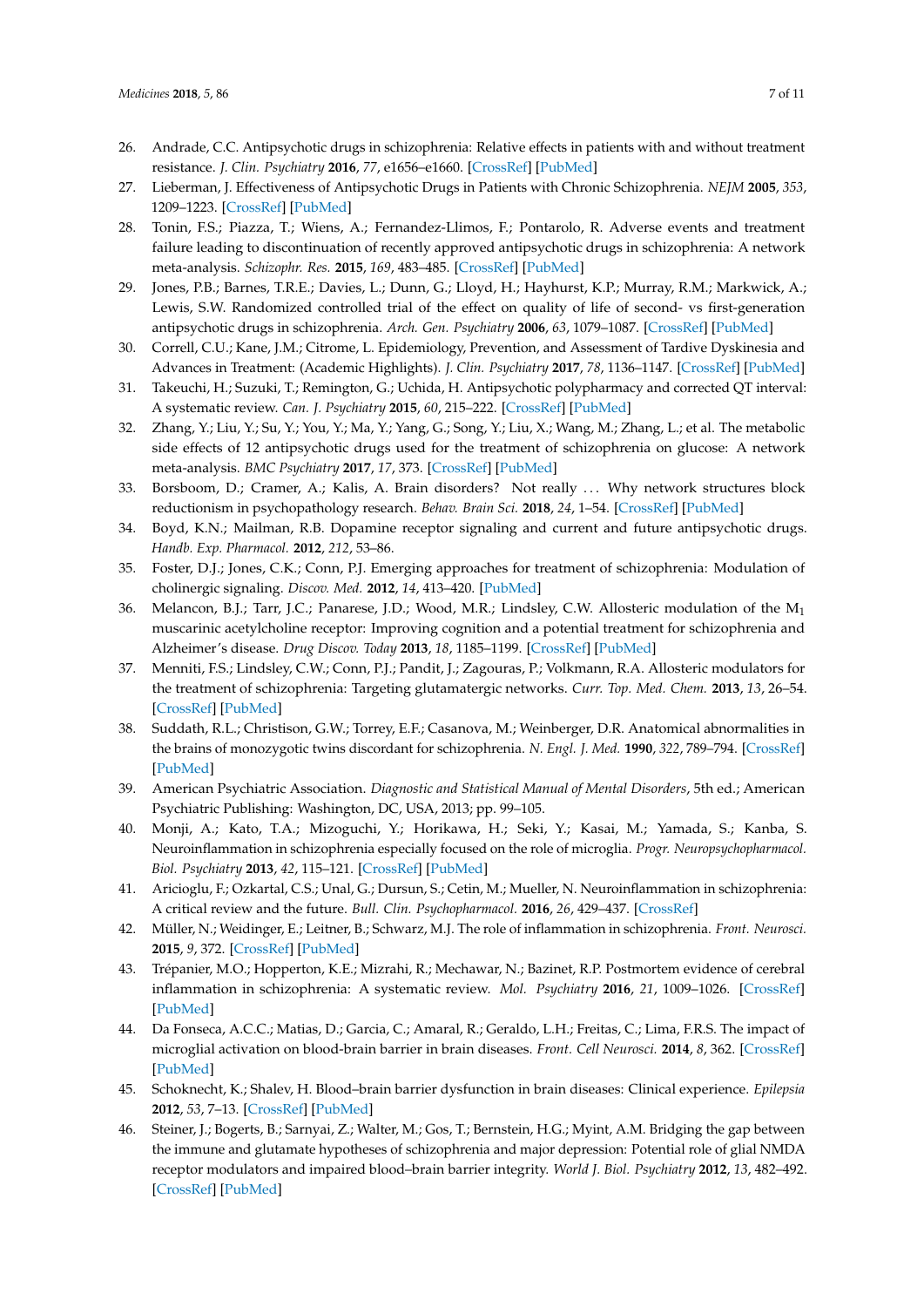- <span id="page-7-0"></span>47. Stolp, H.B.; Dziegielewska, K.M.; Ek, C.J.; Potter, A.M.; Saunders, N.R. Long-term changes in blood–brain barrier permeability and white matter following prolonged systemic inflammation in early development in the rat. *Eur. J. Neurosci.* **2005**, *22*, 2805–2816. [\[CrossRef\]](http://dx.doi.org/10.1111/j.1460-9568.2005.04483.x) [\[PubMed\]](http://www.ncbi.nlm.nih.gov/pubmed/16324115)
- <span id="page-7-1"></span>48. Banjara, M.; Ghosh, C.; Dadas, A.; Mazzone, P.; Janigro, D. Detection of brain-directed autoantibodies in the serum of non-small cell lung cancer patients. *PLoS ONE* **2017**, *12*, e0181409. [\[CrossRef\]](http://dx.doi.org/10.1371/journal.pone.0181409) [\[PubMed\]](http://www.ncbi.nlm.nih.gov/pubmed/28746384)
- <span id="page-7-2"></span>49. Finke, C.; Bartels, F.; Lütt, A.; Prüss, H.; Harms, L. High prevalence of neuronal surface autoantibodies associated with cognitive deficits in cancer patients. *J. Neurol.* **2017**, *264*, 1968–1977. [\[CrossRef\]](http://dx.doi.org/10.1007/s00415-017-8582-0) [\[PubMed\]](http://www.ncbi.nlm.nih.gov/pubmed/28785798)
- <span id="page-7-3"></span>50. Abboud, H.; Rossman, I.; Mealy, M.; Hill, E.; Thompson, N.; Banerjee, A.; Probasco, J.; Levy, M. Neuronal autoantibodies: Differentiating clinically relevant and clinically irrelevant results. *J. Neurol.* **2017**, *264*, 2284–2292. [\[CrossRef\]](http://dx.doi.org/10.1007/s00415-017-8627-4) [\[PubMed\]](http://www.ncbi.nlm.nih.gov/pubmed/28975404)
- 51. Brown, A.S. Prenatal infection as a risk factor for schizophrenia. *Schizophr. Bull.* **2006**, *32*, 200–202. [\[CrossRef\]](http://dx.doi.org/10.1093/schbul/sbj052) [\[PubMed\]](http://www.ncbi.nlm.nih.gov/pubmed/16469941)
- <span id="page-7-4"></span>52. Lang, K.; Prüss, H. Frequencies of neuronal autoantibodies in healthy controls: Estimation of disease specificity. *Neurol. Neuroimmunol. Neuroinflammation* **2017**, *4*, e386. [\[CrossRef\]](http://dx.doi.org/10.1212/NXI.0000000000000386) [\[PubMed\]](http://www.ncbi.nlm.nih.gov/pubmed/28761905)
- <span id="page-7-5"></span>53. Arinola, G.; Idonije, B.; Akinlade, K.; Ihenyen, O. Essential trace metals and heavy metals in newly diagnosed schizophrenic patients and those on anti-psychotic medication. *J. Res. Med. Sci. Off. J. Isfahan Univ. Med. Sci.* **2010**, *15*, 245–249.
- 54. Dean, K.; Murray, R.M. Environmental risk factors for psychosis. *Dialogues Clin. Neurosci.* **2005**, *7*, 69–80. [\[PubMed\]](http://www.ncbi.nlm.nih.gov/pubmed/16060597)
- 55. Howes, O.D.; McCutcheon, R. Inflammation and the neural diathesis-stress hypothesis of schizophrenia: A reconceptualization. *Transl. Psychiatry* **2017**, *7*, e1024. [\[CrossRef\]](http://dx.doi.org/10.1038/tp.2016.278) [\[PubMed\]](http://www.ncbi.nlm.nih.gov/pubmed/28170004)
- 56. Petrovsky, N.; Ettinger, U.; Hill, A.; Frenzel, L.; Meyhöfer, I.; Wagner, M.; Kumari, V. Sleep deprivation disrupts prepulse inhibition and induces psychosis-like symptoms in healthy humans. *J. Neurosci.* **2014**, *34*, 9134–9140. [\[CrossRef\]](http://dx.doi.org/10.1523/JNEUROSCI.0904-14.2014) [\[PubMed\]](http://www.ncbi.nlm.nih.gov/pubmed/24990933)
- <span id="page-7-6"></span>57. Severance, E.G.; Prandovszky, E.; Castiglione, J.; Yolken, R.H. Gastroenterology issues in schizophrenia: Why the gut matters. *Curr. Psychiatry Rep.* **2015**, *17*, 27. [\[CrossRef\]](http://dx.doi.org/10.1007/s11920-015-0574-0) [\[PubMed\]](http://www.ncbi.nlm.nih.gov/pubmed/25773227)
- <span id="page-7-7"></span>58. Beumer, W.; Drexhage, R.C.; De Wit, H.; Versnel, M.A.; Drexhage, H.A.; Cohen, D. Increased level of serum cytokines, chemokines and adipokines in patients with schizophrenia is associated with disease and metabolic syndrome. *Psychoneuroendocrinology* **2012**, *37*, 1901–1911. [\[CrossRef\]](http://dx.doi.org/10.1016/j.psyneuen.2012.04.001) [\[PubMed\]](http://www.ncbi.nlm.nih.gov/pubmed/22541717)
- <span id="page-7-8"></span>59. Reale, M.; Patruno, A.; De Lutiis, M.A.; Pesce, M.; Felaco, M.; Di Giannantonio, M.; Di Nicola, M.; Grilli, A. Dysregulation of chemo-cytokine production in schizophrenic patients versus healthy controls. *BMC Neurosci.* **2011**, *12*, 13. [\[CrossRef\]](http://dx.doi.org/10.1186/1471-2202-12-13) [\[PubMed\]](http://www.ncbi.nlm.nih.gov/pubmed/21266029)
- <span id="page-7-9"></span>60. Müller, N.; Weidinger, E.; Leitner, B.; Schwarz, M. The role of inflammation and the immune system in schizophrenia. *Neurobiol. Schizophr.* **2016**, 179–193. [\[CrossRef\]](http://dx.doi.org/10.1016/B978-0-12-801829-3.00019-7)
- <span id="page-7-10"></span>61. Riedmüller, R.; Müller, S. Ethical Implications of the Mild Encephalitis Hypothesis of Schizophrenia. *Front. Psychiatry* **2017**, *8*, 38. [\[CrossRef\]](http://dx.doi.org/10.3389/fpsyt.2017.00038) [\[PubMed\]](http://www.ncbi.nlm.nih.gov/pubmed/28348532)
- <span id="page-7-11"></span>62. Steiner, J.; Walter, M.; Glanz, W.; Sarnyai, Z.; Bernstein, H.-G.; Vielhaber, S.; Kästner, A.; Skalej, M.; Jordan, W.; Schiltz, K.; et al. Increased Prevalence of Diverse *N*-Methyl-D-Aspartate Glutamate Receptor Antibodies in Patients with an Initial Diagnosis of Schizophrenia Specific Relevance of IgG NR1a Antibodies for Distinction from *N*-Methyl-D-Aspartate Glutamate Receptor Encephalitis. *JAMA Psychiatry* **2013**, *70*, 271–278. [\[CrossRef\]](http://dx.doi.org/10.1001/2013.jamapsychiatry.86) [\[PubMed\]](http://www.ncbi.nlm.nih.gov/pubmed/23344076)
- <span id="page-7-12"></span>63. National Academies of Sciences, Engineering, and Medicine; Health and Medicine Division; Board on Population Health and Public Health Practice; Committee on the Health Effects of Marijuana. *An Evidence Review and Research Agenda*; National Academies Press (US): Washington, DC, USA, 2017.
- <span id="page-7-13"></span>64. Proal, A.C.; Fleming, J.; Galvez-Buccollini, J.A.; DeLisi, L.E. A controlled family study of cannabis users with and without psychosis. *Schizophr. Res.* **2014**, *15*, 2283–2288. [\[CrossRef\]](http://dx.doi.org/10.1016/j.schres.2013.11.014) [\[PubMed\]](http://www.ncbi.nlm.nih.gov/pubmed/24309013)
- <span id="page-7-14"></span>65. Di Forti, M.; Marconi, A.; Carra, E.; Fraietta, S.; Trotta, A.; Bonomo, M.; Bianconi, F.; Gardner-Sood, P.; O'Connor, J.; Russo, M.; et al. Proportion of patients in south London with first-episode psychosis attributable to use of high potency cannabis: A case-control study. *Lancet Psychiatry* **2015**, *2*, 233–238. [\[CrossRef\]](http://dx.doi.org/10.1016/S2215-0366(14)00117-5)
- <span id="page-7-15"></span>66. Gage, S.H.; Jones, H.J.; Burgess, S.; Bowden, J.; Davey Smith, G.; Zammit, S.; Munafo, M.R. Assessing causality in associations between cannabis use and schizophrenia risk: A two-sample Mendelian randomization study. *Psychol. Med.* **2017**, *47*, 971–980. [\[CrossRef\]](http://dx.doi.org/10.1017/S0033291716003172) [\[PubMed\]](http://www.ncbi.nlm.nih.gov/pubmed/27928975)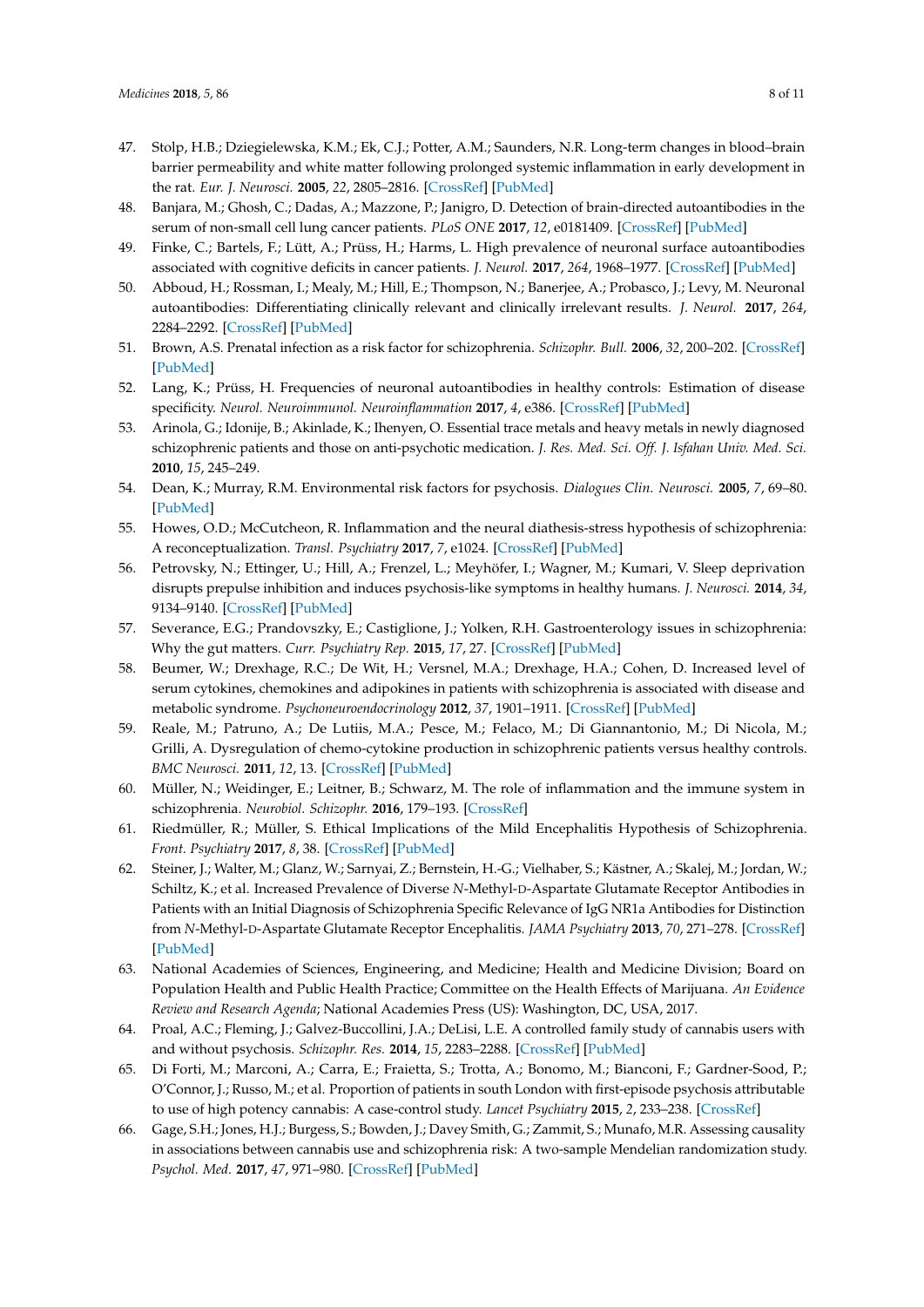- <span id="page-8-0"></span>67. Fakhoury, M. Could cannabidiol be used as an alternative to antipsychotics? *J. Psychiatr. Res.* **2016**, *80*, 14–21. [\[CrossRef\]](http://dx.doi.org/10.1016/j.jpsychires.2016.05.013) [\[PubMed\]](http://www.ncbi.nlm.nih.gov/pubmed/27267317)
- <span id="page-8-1"></span>68. Gururajan, A.; Malone, D.T. Does cannabidiol have a role in the treatment of schizophrenia? *Schizophr. Res.* **2016**, *176*, 281–290. [\[CrossRef\]](http://dx.doi.org/10.1016/j.schres.2016.06.022) [\[PubMed\]](http://www.ncbi.nlm.nih.gov/pubmed/27374322)
- <span id="page-8-2"></span>69. Di Marzo, V.; Stella, N.; Zimmer, A. Endocannabinoid signaling and the deteriorating brain. *Nat. Rev. Neurosci.* **2015**, *16*, 30–42. [\[CrossRef\]](http://dx.doi.org/10.1038/nrn3876) [\[PubMed\]](http://www.ncbi.nlm.nih.gov/pubmed/25524120)
- <span id="page-8-6"></span>70. Karhson, D.S.; Hardan, A.Y.; Parker, K.J. Endocannabinoid signaling in social functioning: An RDoC perspective. *Transl. Psychiatry* **2016**, *6*, e905. [\[CrossRef\]](http://dx.doi.org/10.1038/tp.2016.169) [\[PubMed\]](http://www.ncbi.nlm.nih.gov/pubmed/27676446)
- 71. Russo, E. Clinical Endocannabinoid Deficiency (CECD): Can this concept explain therapeutic benefits of cannabis in migraine, fibromyalgia, irritable bowel syndrome and other treatment-resistant conditions? *Neuro Endocrinol. Lett.* **2018**, *29*, 192–200.
- <span id="page-8-3"></span>72. Smith, S.C.; Wagner, M.S. Clinical endocannabinoid deficiency (CECD) revisited: Can this concept explain the therapeutic benefits of cannabis in migraine, fibromyalgia, irritable bowel syndrome and other treatment-resistant conditions? *Neuro Endocrinol. Lett.* **2014**, *35*, 198–201. [\[PubMed\]](http://www.ncbi.nlm.nih.gov/pubmed/24977967)
- <span id="page-8-4"></span>73. Acharya, N.; Penukonda, S.; Shcheglova, T.; Hagymasi, A.T.; Basu, S.; Srivastava, P.K. Endocannabinoid system acts as a regulator of immune homeostasis in the gut. *Proc. Natl. Acad. Sci. USA* **2017**, *114*, 5005–5010. [\[CrossRef\]](http://dx.doi.org/10.1073/pnas.1612177114) [\[PubMed\]](http://www.ncbi.nlm.nih.gov/pubmed/28439004)
- 74. Bermudez-Silva, F.J.; Viveros, M.P.; McPartland, J.M.; Rodriguez de Fonseca, F. The endocannabinoid system, eating behavior and energy homeostasis: The end or a new beginning? *Pharmacol. Biochem. Behav.* **2010**, *95*, 375–382. [\[CrossRef\]](http://dx.doi.org/10.1016/j.pbb.2010.03.012) [\[PubMed\]](http://www.ncbi.nlm.nih.gov/pubmed/20347862)
- <span id="page-8-5"></span>75. Silvestri, C.; Di Marzo, V. The endocannabinoid system in energy homeostasis and the etiopathology of metabolic disorders. *Cell Metab.* **2013**, *17*, 475–490. [\[CrossRef\]](http://dx.doi.org/10.1016/j.cmet.2013.03.001) [\[PubMed\]](http://www.ncbi.nlm.nih.gov/pubmed/23562074)
- <span id="page-8-7"></span>76. Androvicova, R.; Horace, J.; Stark, T.; Drago, F.; Micale, V. Endocannabinoid system in sexual motivational processes: Is it a novel therapeutic horizon? *Pharmacol. Res.* **2017**, *115*, 200–208. [\[CrossRef\]](http://dx.doi.org/10.1016/j.phrs.2016.11.021) [\[PubMed\]](http://www.ncbi.nlm.nih.gov/pubmed/27884725)
- 77. Cani, P.D. Crosstalk between the gut microbiota and the endocannabinoid system: Impact on the gut barrier function and the adipose tissue. *Clin. Microbiol. Infect.* **2012**, *18*, 50–53. [\[CrossRef\]](http://dx.doi.org/10.1111/j.1469-0691.2012.03866.x) [\[PubMed\]](http://www.ncbi.nlm.nih.gov/pubmed/22647050)
- 78. Du Plessis, S.S.; Agarwal, A.; Syriac, A. Marijuana, phytocannabinoids, the endocannabinoid system, and male fertility. *J. Assist. Reprod. Genet.* **2015**, *32*, 1575–1588. [\[CrossRef\]](http://dx.doi.org/10.1007/s10815-015-0553-8) [\[PubMed\]](http://www.ncbi.nlm.nih.gov/pubmed/26277482)
- 79. Muccioli, G.G.; Naslain, D.; Bäckhed, F.; Reigstad, C.S.; Lambert, D.M.; Delzenne, N.M.; Cani, P.D. The endocannabinoid system links gut microbiota to adipogenesis. *Mol. Syst. Biol.* **2010**, *6*, 392. [\[CrossRef\]](http://dx.doi.org/10.1038/msb.2010.46) [\[PubMed\]](http://www.ncbi.nlm.nih.gov/pubmed/20664638)
- 80. Pava, M.J.; Makriyannis, A.; Lovinger, D.M. Endocannabinoid signaling regulates sleep stability. *PLoS ONE* **2016**, *11*, e0152473. [\[CrossRef\]](http://dx.doi.org/10.1371/journal.pone.0152473) [\[PubMed\]](http://www.ncbi.nlm.nih.gov/pubmed/27031992)
- 81. Sierra, S.; Luquin, N.; Navarro-Otano, J. The endocannabinoid system in cardiovascular function: Novel insights and clinical implications. *Clin. Auton. Res.* **2018**, *1*, 35–52. [\[CrossRef\]](http://dx.doi.org/10.1007/s10286-017-0488-5) [\[PubMed\]](http://www.ncbi.nlm.nih.gov/pubmed/29222605)
- <span id="page-8-8"></span>82. Tegeder, I. Endocannabinoids as guardians of metastasis. *Int. J. Mol. Sci.* **2016**, *17*, 230. [\[CrossRef\]](http://dx.doi.org/10.3390/ijms17020230) [\[PubMed\]](http://www.ncbi.nlm.nih.gov/pubmed/26875980)
- <span id="page-8-9"></span>83. Morgan, C.; Page, E.; Schaefer, C.; Chatten, K.; Manocha, A.; Gulati, S.; Brandner, B.; Leweke, F. Cerebrospinal fluid anandamide levels, cannabis use and psychotic-like symptoms. *Br. J. Psychiatry* **2013**, *202*, 381–382. [\[CrossRef\]](http://dx.doi.org/10.1192/bjp.bp.112.121178) [\[PubMed\]](http://www.ncbi.nlm.nih.gov/pubmed/23580381)
- <span id="page-8-10"></span>84. Giuffrida, A.; Leweke, F.M.; Gerth, C.; Schreiber, D.; Koethe, D.; Faulhaber, J.; Klosterkötter, J.; Piomelli, D. Cerebrospinal Anandamide Levels are Elevated in Acute Schizophrenia and are Inversely Correlated with Psychotic Symptoms. *Neuropsychopharmacology* **2004**, *29*, 2108–2114. [\[CrossRef\]](http://dx.doi.org/10.1038/sj.npp.1300558) [\[PubMed\]](http://www.ncbi.nlm.nih.gov/pubmed/15354183)
- <span id="page-8-11"></span>85. Leweke, F.M.; Piomelli, D.; Pahlisch, F.; Muhl, D.; Gerth, C.W.; Hoyer, C.; Klosterkötter, J.; Hellmich, M.; Koethem, D. Cannabidiol enhances anandamide signaling and alleviates psychotic symptoms of schizophrenia. *Transl. Psychiatry* **2012**, *2*, e94. [\[CrossRef\]](http://dx.doi.org/10.1038/tp.2012.15) [\[PubMed\]](http://www.ncbi.nlm.nih.gov/pubmed/22832859)
- <span id="page-8-12"></span>86. Graeber, M.B.; Li, W.; Rodriguez, M.L. Role of microglia in CNS inflammation. *FEBS Lett.* **2011**, *585*, 3798–3805. [\[CrossRef\]](http://dx.doi.org/10.1016/j.febslet.2011.08.033) [\[PubMed\]](http://www.ncbi.nlm.nih.gov/pubmed/21889505)
- <span id="page-8-13"></span>87. Kim, Y.; Joh, T.H. Microglia, major player in the brain inflammation: Their roles in the pathogenesis of Parkinson's disease. *Exp. Mol. Med.* **2006**, *38*, 333–347. [\[CrossRef\]](http://dx.doi.org/10.1038/emm.2006.40) [\[PubMed\]](http://www.ncbi.nlm.nih.gov/pubmed/16953112)
- <span id="page-8-14"></span>88. Galiègue, S.; Mary, S.; Marchand, J.; Dussossoy, D.; Carrière, D.; Carayon, P.; Bouaboula, M.; Shire, D.; Fur, G.; Casellas, P. Expression of central and peripheral cannabinoid receptors in human immune tissues and leukocyte subpopulations. *Eur. J. Biochem.* **1995**, *232*, 54–61. [\[CrossRef\]](http://dx.doi.org/10.1111/j.1432-1033.1995.tb20780.x) [\[PubMed\]](http://www.ncbi.nlm.nih.gov/pubmed/7556170)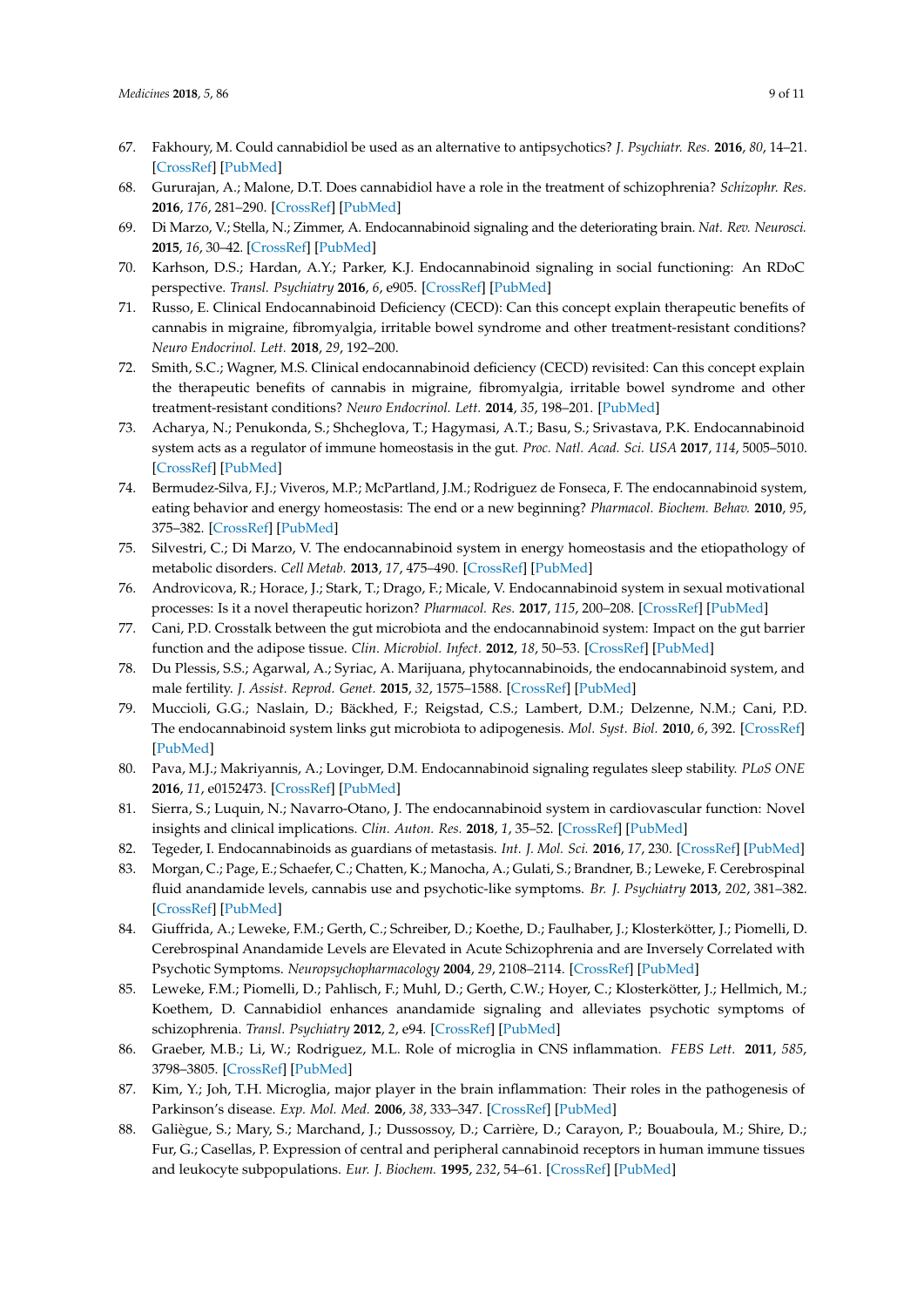- <span id="page-9-0"></span>89. Maresz, K.; Carrier, E.J.; Ponomarev, E.D.; Hillard, C.J.; Dittel, B.N. Modulation of the cannabinoid CB<sub>2</sub> receptor in microglial cells in response to inflammatory stimuli. *J. Neurochem.* **2005**, *95*, 437–445. [\[CrossRef\]](http://dx.doi.org/10.1111/j.1471-4159.2005.03380.x) [\[PubMed\]](http://www.ncbi.nlm.nih.gov/pubmed/16086683)
- <span id="page-9-1"></span>90. Cabral, G.A.; Griffin-Thomas, L. Emerging role of the CB<sub>2</sub> cannabinoid receptor in immune regulation and therapeutic prospects. *Expert Rev. Mol. Med.* **2009**, *11*, e3. [\[CrossRef\]](http://dx.doi.org/10.1017/S1462399409000957) [\[PubMed\]](http://www.ncbi.nlm.nih.gov/pubmed/19152719)
- <span id="page-9-2"></span>91. Karmaus, P.W.F.; Chen, W.; Crawford, R.B.; Harkema, J.R.; Kaplan, B.L.F.; Kaminski, N.E. Deletion of cannabinoid receptors 1 and 2 exacerbates APC function to increase inflammation and cellular immunity during influenza infection. *J. Leukoc. Biol.* **2011**, *90*, 983–995. [\[CrossRef\]](http://dx.doi.org/10.1189/jlb.0511219) [\[PubMed\]](http://www.ncbi.nlm.nih.gov/pubmed/21873455)
- <span id="page-9-3"></span>92. Burstein, S. Cannabidiol (CBD) and its analogs: A review of their effects on inflammation. *Bioorg. Med. Chem.* **2015**, *23*, 1377–1385. [\[CrossRef\]](http://dx.doi.org/10.1016/j.bmc.2015.01.059) [\[PubMed\]](http://www.ncbi.nlm.nih.gov/pubmed/25703248)
- <span id="page-9-19"></span>93. McPartland, J.M.; Duncan, M.; Di Marzo, V.; Pertwee, R.G. Are cannabidiol and  $\Delta^9$ -tetrahydrocannabivarin negative modulators of the endocannabinoid system? A systematic review. *Br. J. Pharmacol.* **2015**, *172*, 737–753. [\[CrossRef\]](http://dx.doi.org/10.1111/bph.12944) [\[PubMed\]](http://www.ncbi.nlm.nih.gov/pubmed/25257544)
- <span id="page-9-4"></span>94. Turcotte, C.; Blanchet, M.; Laviolette, M.; Flamand, N. The CB<sub>2</sub> receptor and its role as a regulator of inflammation. *Cell. Mol. Life Sci.* **2016**, *73*, 4449–4470. [\[CrossRef\]](http://dx.doi.org/10.1007/s00018-016-2300-4) [\[PubMed\]](http://www.ncbi.nlm.nih.gov/pubmed/27402121)
- <span id="page-9-5"></span>95. Biswas, S. Does the Interdependence between oxidative stress and inflammation explain the antioxidant paradox? *Oxid. Med. Cell. Longev.* **2016**, *2016*, 1–9. [\[CrossRef\]](http://dx.doi.org/10.1155/2016/5698931) [\[PubMed\]](http://www.ncbi.nlm.nih.gov/pubmed/26881031)
- <span id="page-9-6"></span>96. Emiliani, F.E.; Sedlak, T.W.; Sawa, A. Oxidative stress and schizophrenia: Recent breakthroughs from an old story. *Curr. Opin. Psychiatry* **2014**, *27*, 185–190. [\[CrossRef\]](http://dx.doi.org/10.1097/YCO.0000000000000054) [\[PubMed\]](http://www.ncbi.nlm.nih.gov/pubmed/24613987)
- 97. Gonzalez-Liencres, C.; Tas, C.; Brown, E.C.; Erdin, S.; Onur, E.; Cubukcoglu, Z.; Aydemir, O.; Esen-Danaci, A.; Brüne, M. Oxidative stress in schizophrenia: A case-control study on the effects on social cognition and neurocognition. *BMC Psychiatry* **2014**, *14*, 268. [\[CrossRef\]](http://dx.doi.org/10.1186/s12888-014-0268-x) [\[PubMed\]](http://www.ncbi.nlm.nih.gov/pubmed/25248376)
- <span id="page-9-7"></span>98. Schiavone, S.; Jaquet, V.; Trabace, L.; Krause, K.-H. Severe life stress and oxidative stress in the brain: From animal models to human pathology. *Antioxid. Redox Signal.* **2013**, *18*, 1475–1490. [\[CrossRef\]](http://dx.doi.org/10.1089/ars.2012.4720) [\[PubMed\]](http://www.ncbi.nlm.nih.gov/pubmed/22746161)
- <span id="page-9-8"></span>99. Lipina, C.; Hundal, H.S. Modulation of cellular redox homeostasis by the endocannabinoid system. *Open Biol.* **2016**, *6*, 150276. [\[CrossRef\]](http://dx.doi.org/10.1098/rsob.150276) [\[PubMed\]](http://www.ncbi.nlm.nih.gov/pubmed/27248801)
- <span id="page-9-9"></span>100. Abdel-Salam, O.M.E.; El-Shamarka, M.E.-S.; Salem, N.A.; El-Din MGaafar, A. Effects of Cannabis sativa extract on haloperidol-induced catalepsy and oxidative stress in the mice. *EXCLI J.* **2012**, *11*, 45–58. [\[PubMed\]](http://www.ncbi.nlm.nih.gov/pubmed/27366134)
- <span id="page-9-10"></span>101. Valvassori, S.S.; Elias, G.; de Souza, B.; Petronilho, F.; Dal-Pizzol, F.; Kapczinski, F.; Trzesniak, C.; Tumas, V.; Dursun, S.; Nisihara Chagas, M.H.; et al. Effects of cannabidiol on amphetamine-induced oxidative stress generation in an animal model of mania. *J. Psychopharmacol.* **2009**, *25*, 274–280. [\[CrossRef\]](http://dx.doi.org/10.1177/0269881109106925) [\[PubMed\]](http://www.ncbi.nlm.nih.gov/pubmed/19939866)
- <span id="page-9-11"></span>102. Aso, E.; Ferrer, I. CB<sup>2</sup> Cannabinoid Receptor ss Potential Target against Alzheimer's Disease. *Front. Neurosci.* **2016**, *10*, 243. [\[CrossRef\]](http://dx.doi.org/10.3389/fnins.2016.00243) [\[PubMed\]](http://www.ncbi.nlm.nih.gov/pubmed/27303261)
- <span id="page-9-12"></span>103. Koppel, J.; Davies, P. Targeting the endocannabinoid system in Alzheimer's disease. *J. Alzheimer's Disease* **2008**, *15*, 495–504. [\[CrossRef\]](http://dx.doi.org/10.3233/JAD-2008-15315)
- <span id="page-9-13"></span>104. Mcguire, P.; Robson, P.; Cubala, W.J.; Vasile, D.; Morrison, P.D.; Barron, R.; Taylor, A.; Wright, S. Cannabidiol (CBD) as an adjunctive therapy in schizophrenia: A multicenter randomized controlled trial. *Am. J. Psychiatry* **2017**, *175*, 225–231. [\[CrossRef\]](http://dx.doi.org/10.1176/appi.ajp.2017.17030325) [\[PubMed\]](http://www.ncbi.nlm.nih.gov/pubmed/29241357)
- <span id="page-9-14"></span>105. Sanchez Blazquez, P.; Rodriguez-Munoz, M.; Sanchez-Blazquez, P.; Rodriguez-Munoz, M.; Garzon, J. The cannabinoid receptor 1 associates with NMDA receptors to produce glutamatergic hypofunction: Implications in psychosis and schizophrenia. *Front. Pharmacol.* **2014**, *4*, 169. [\[CrossRef\]](http://dx.doi.org/10.3389/fphar.2013.00169) [\[PubMed\]](http://www.ncbi.nlm.nih.gov/pubmed/24427139)
- <span id="page-9-15"></span>106. Dean, B.; Sundram, S.; Bradbury, R.; Scarr, E.; Copolov, D. Studies on [3H]CP-55940 binding in the human central nervous system: Regional specific changes in density of cannabinoid-1 receptors associated with schizophrenia and cannabis use. *Neuroscience* **2001**, *103*, 9–15. [\[CrossRef\]](http://dx.doi.org/10.1016/S0306-4522(00)00552-2)
- <span id="page-9-16"></span>107. Voruganti, L.N.; Slomka, P.; Zabel, P.; Mattar, A.; Awad, A.G. Case report: Cannabis induced dopamine release: An in-vivo SPECT study. *Psychiatry Res. Neuroimaging* **2001**, *107*, 173–177. [\[CrossRef\]](http://dx.doi.org/10.1016/S0925-4927(01)00104-4)
- <span id="page-9-17"></span>108. Bloomfield, M.A.; Ashok, A.H.; Volkow, N.D.; Howes, O.D. The effects of ∆9-tetrahydrocannabinol on the dopamine system. *Nature* **2016**, *7629*, 369. [\[CrossRef\]](http://dx.doi.org/10.1038/nature20153) [\[PubMed\]](http://www.ncbi.nlm.nih.gov/pubmed/27853201)
- <span id="page-9-18"></span>109. Bhattacharyya, S.; Morrison, P.D.; Fusar-Poli, P.; Martín-Santos, R.; Borgwardt, S.J.; Winton-Brown, T.; Nosarti, C.; O'Carroll, C.M.; Seal, M.; Allen, P.; et al. Opposite effects of ∆-9-tetrahydrocannabinol and cannabidiol on human brain function and psychopathology. *Neuropsychopharmacology* **2010**, *35*, 764–774. [\[CrossRef\]](http://dx.doi.org/10.1038/npp.2009.184) [\[PubMed\]](http://www.ncbi.nlm.nih.gov/pubmed/19924114)